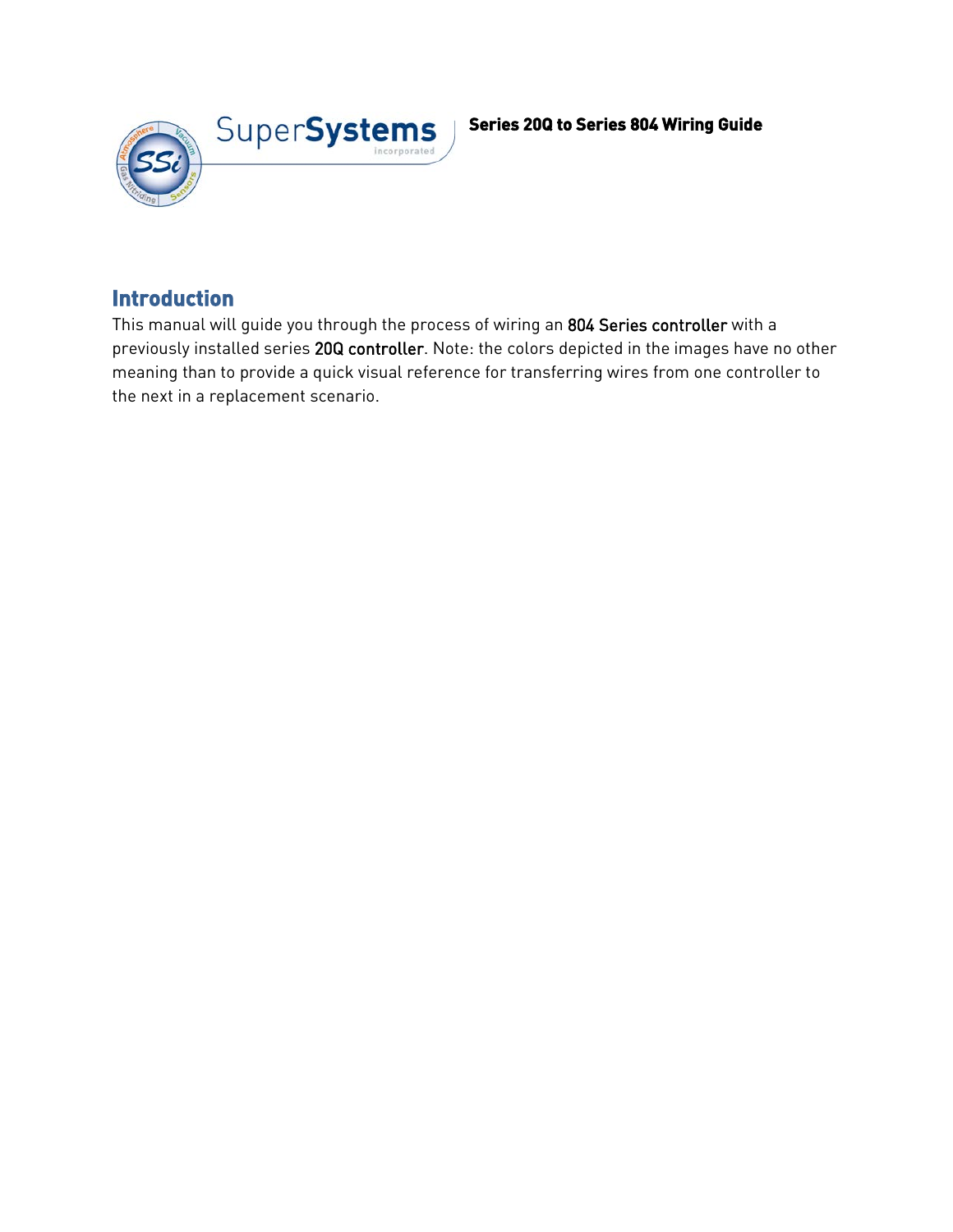





**20Q**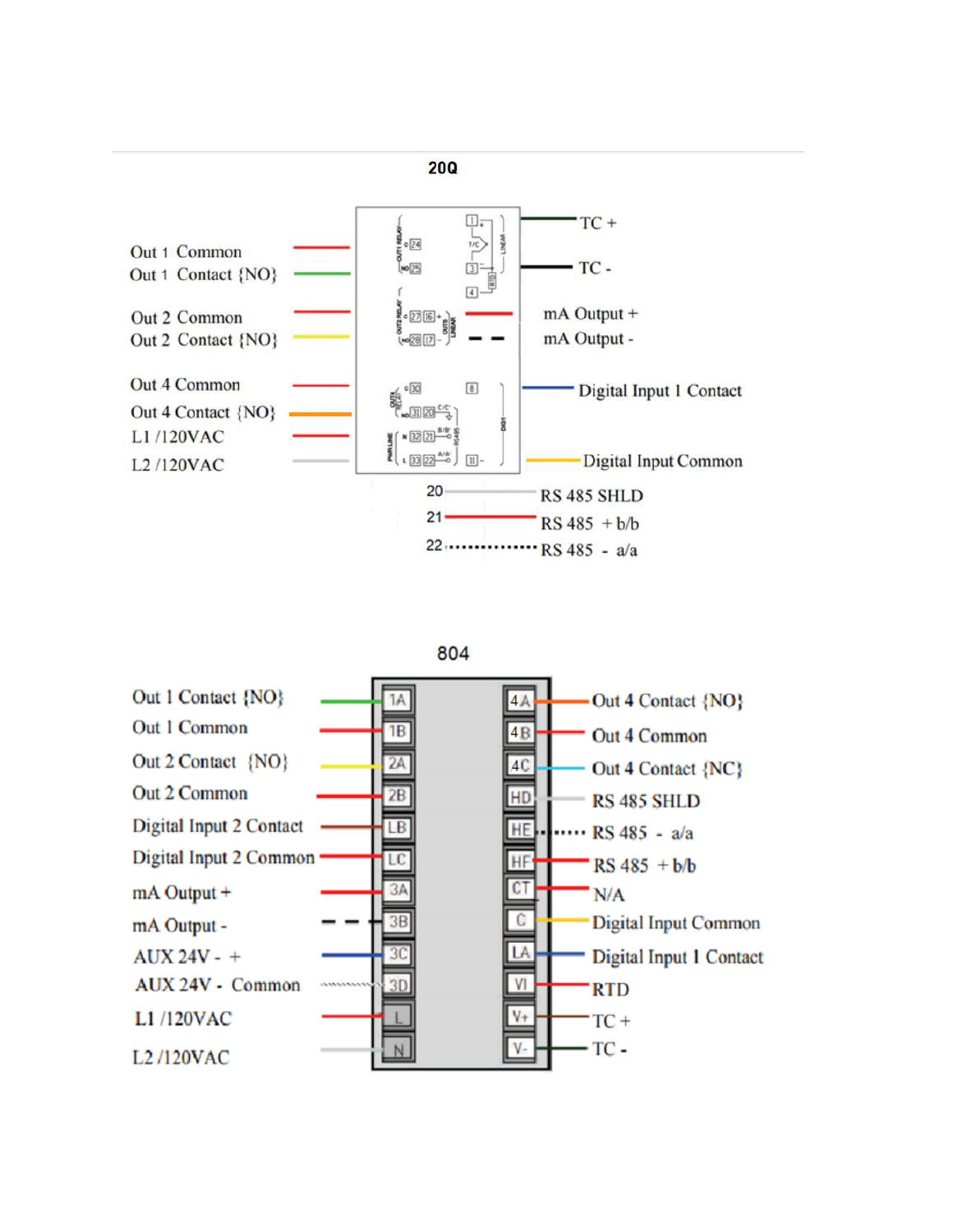## **Procedure**

When replacing the 20Q with an 804 controller it is important to note that the terminal layout has changed. Below is the text description of the wiring conversion process.

1.Transfer Analog Input from 20Q to 804 as follows:

Terminal 1 to (V+) Terminal 3 to (V-) Terminal 4 to (VI)

2. Transfer from 20Q to 804 as follows:

Terminal 11 to (C ) Terminal 8 to (LA)

3. Transfer RS-485 communication from 20Q to 804 as follows:

Terminal 20 to (HD) Terminal 21 to (HF) Terminal 22 to (HE)

4.Transfer Analog Output (linear) from 20Q to 804 as follows:

Terminal 16 to (3A) Terminal 17 to (3B)

5.Transfer Relay Outputs from 20Q to 804 as follows:

Terminal 25 to (1A)

Terminal 28 to (2A)

Terminal 31 to (4A)

6.Finally, Transfer Line and Relay Commons

L1 (Terminal 33) to (Terminal L)

L2 (Terminal 32) to (Terminal N)

Terminate the relay commons accordingly

Terminal 27 to (2B)

Terminal 24 to (1B)

(L) can be jumpered to (4B) on the 804 if used.